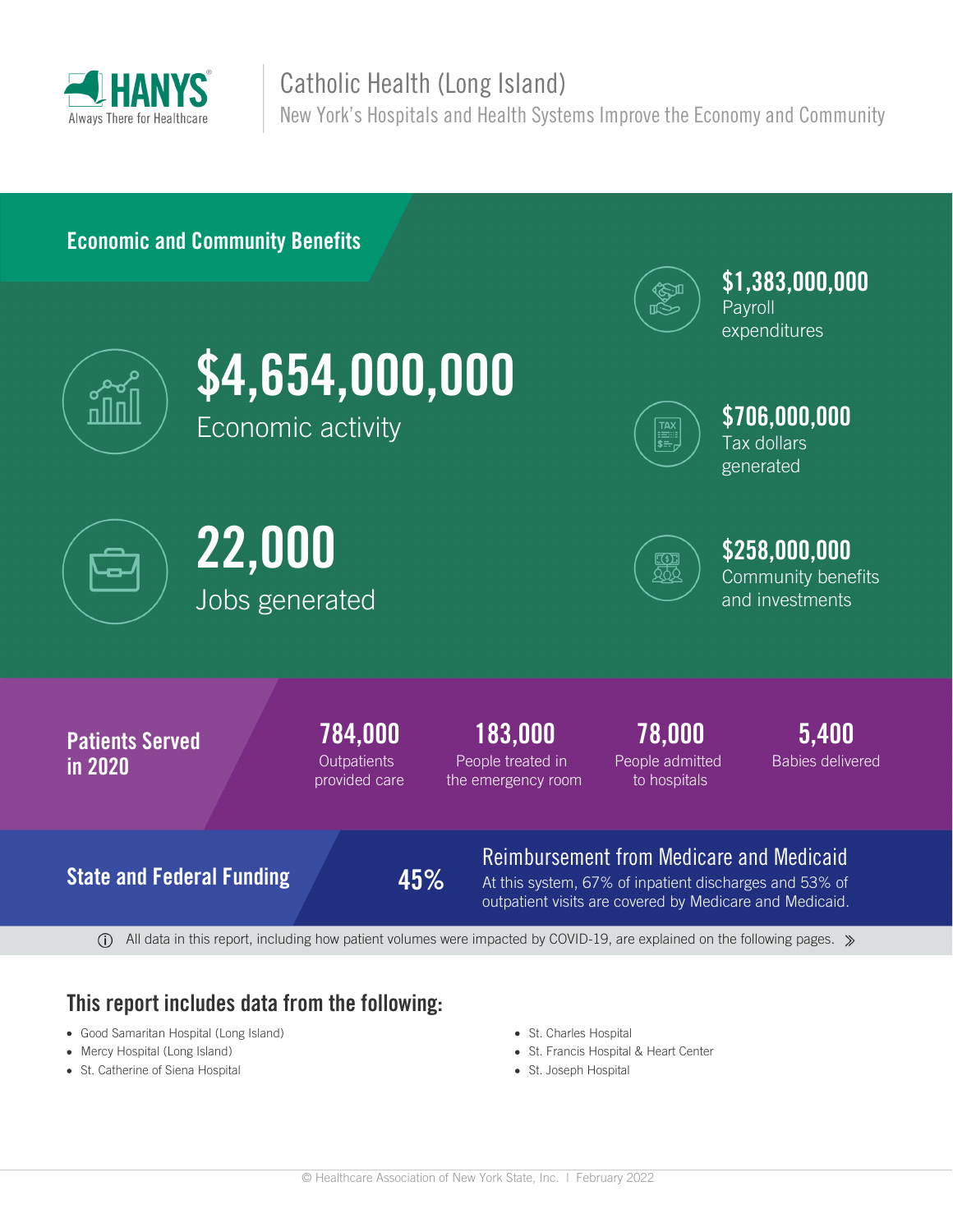

### **Patients Served in 2020**

The hospital-specific patient volume figures in this report are from 2020, the latest year available. Patient volume patterns were severely impacted by the COVID-19 pandemic in 2020. Even with surges of COVID-19 patients across the state, inpatient volumes were down 11% on average from 2019 to 2020; emergency room visits dropped by 20%, with overall outpatient volumes dropping by 12%. While each hospital experience during 2020 was different, these downward volume trends show just part of the pandemic's impact on healthcare utilization and hospital financials statewide.

### **Significant Financial Challenges**

The past two years have been incredibly challenging for New Yorkers and the hospitals and health systems that serve them. As this persistent pandemic continues to stretch our health system to its limits, our state's healthcare providers continue to courageously rise to the challenge. New York hospitals and their care teams have saved the lives of more than 200,000 people diagnosed with COVID-19 as of January 2022, discharging them back into the community.

This extraordinary effort has taken a fiscal toll on our hospitals. In 2020, New York's hospitals collectively recorded the lowest negative operating margin in 20 years (-1.4%) and a \$3 billion downward margin swing from 2019 to 2020.

These losses, extreme even in a normal year, were partially mitigated by federal support via the creation of the Provider Relief Fund. Without this federal support, our hospitals would have suffered an unfathomable statewide average operating margin of less than -10%.

Unfortunately, this vital federal support has expired and will not address fiscal challenges associated with our response to delta, omicron and future COVID-19 waves.

Now, more than ever, we must support our healthcare providers — the health of New York's people and economy depend on them.

#### **Key fiscal data points for New York's hospitals and health systems:**

- Hospitals statewide reported a -1.4% average hospital operating margin (compared to 5.5% nationally in 2020).
- Collectively, New York's hospitals reported the narrowest average operating margin in the country in 2020.
- 49% of New York's hospitals reported negative operating margins in 2020 (83% if federal Provider Relief Funds and state supportive funding are not considered).
- 55% of New York's hospitals reported fair or poor financial condition in 2020 (70% if federal Provider Relief Funds and state supportive funding are not considered).
- Collectively, New York's hospitals reported the 7th worst commercial insurance reimbursement rate in the country.
- For each dollar of care provided in New York: Medicare pays 89 cents; Medicaid pays 61 cents — the value of public reimbursement levels has declined from previous years mainly from the increase in costs required to appropriately staff and deliver care.